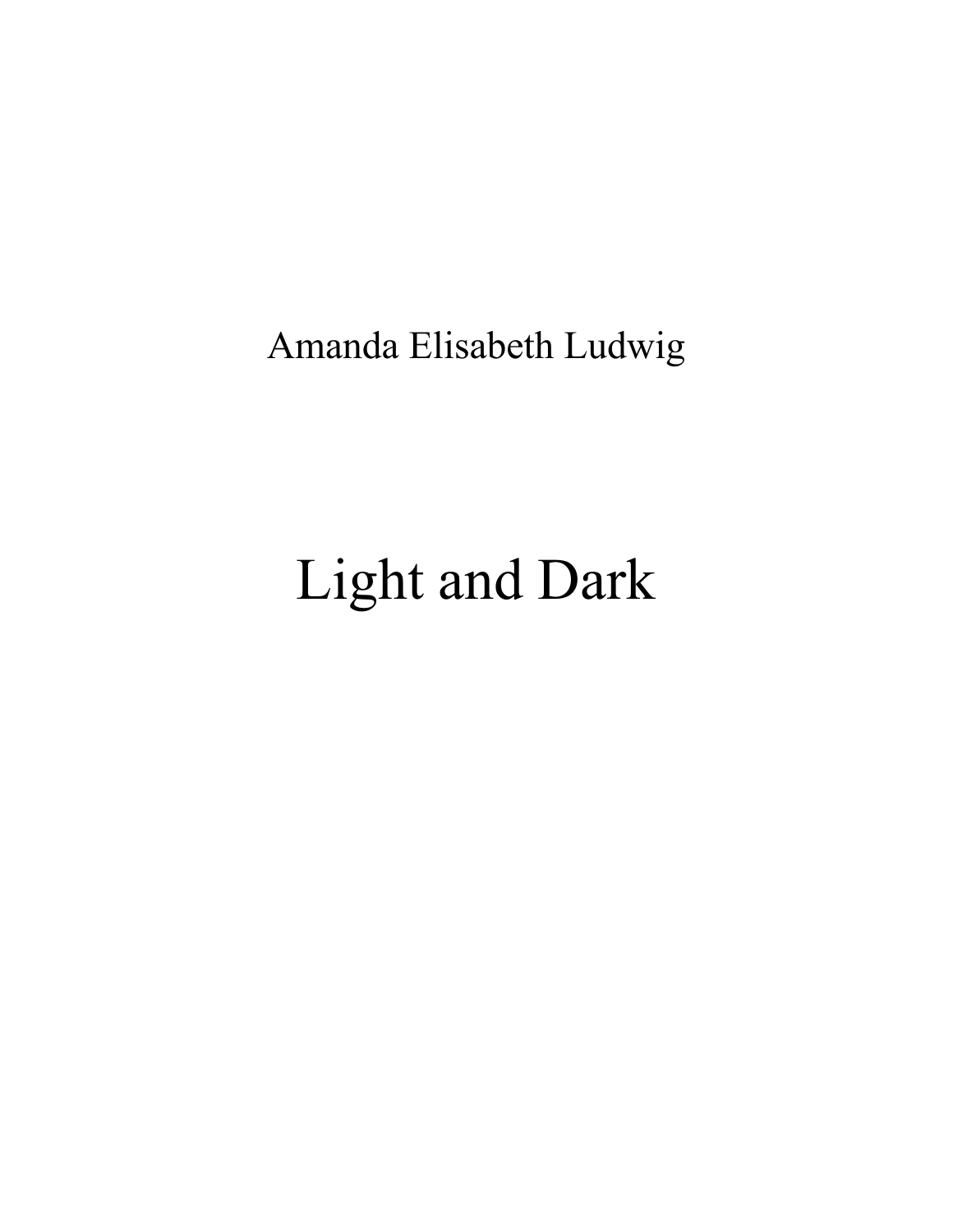





Amanda Elisabeth Ludwig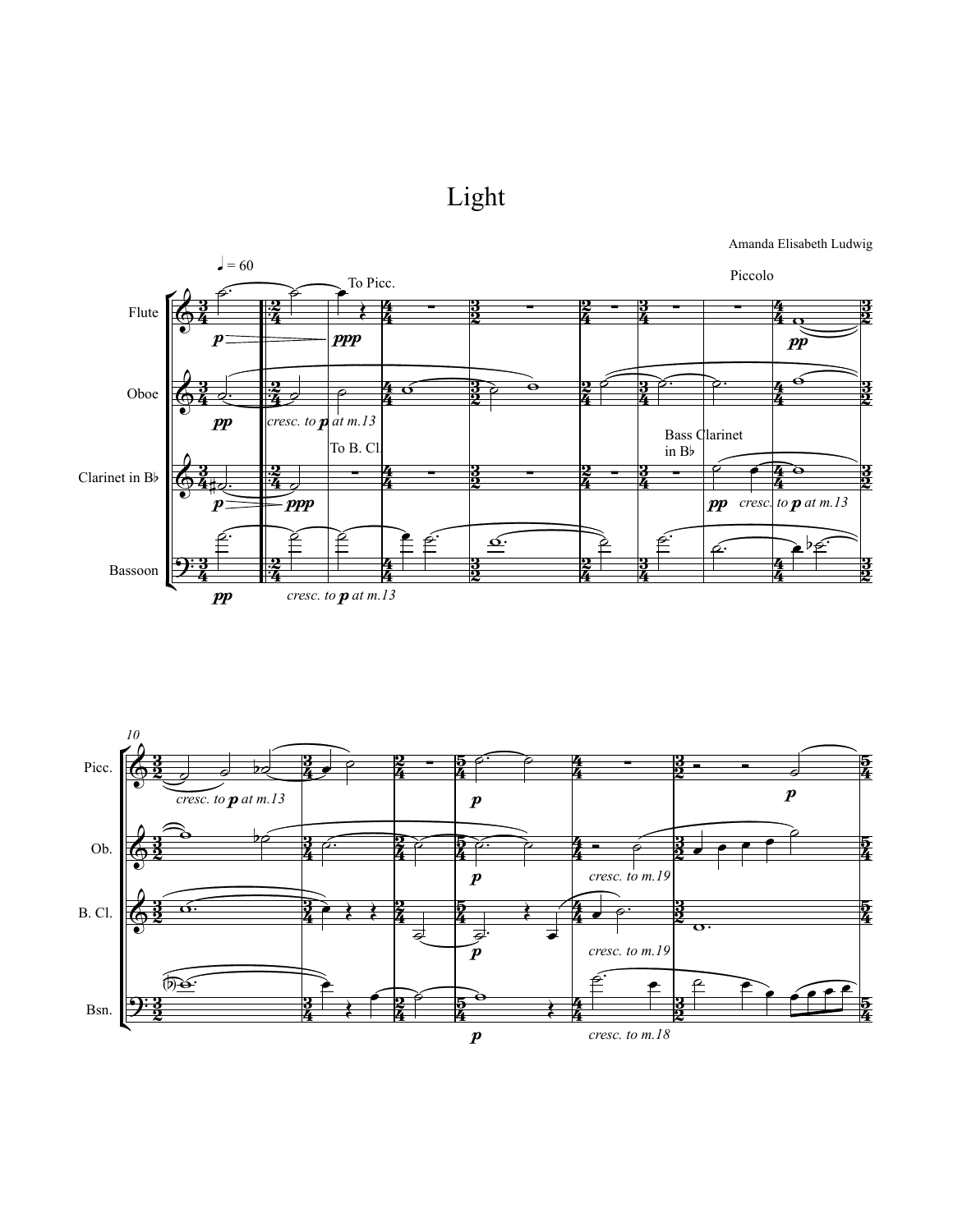





3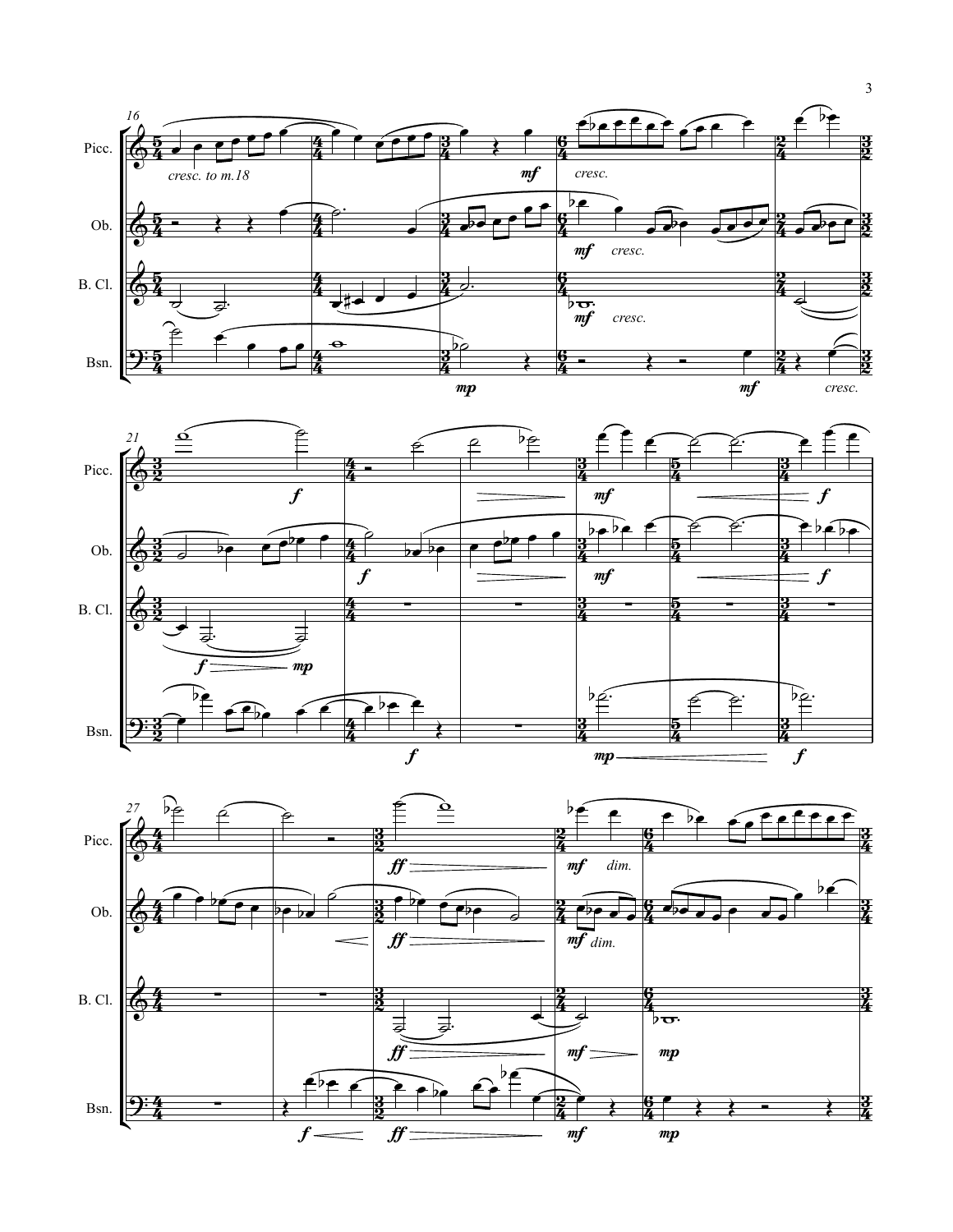



![](_page_3_Figure_2.jpeg)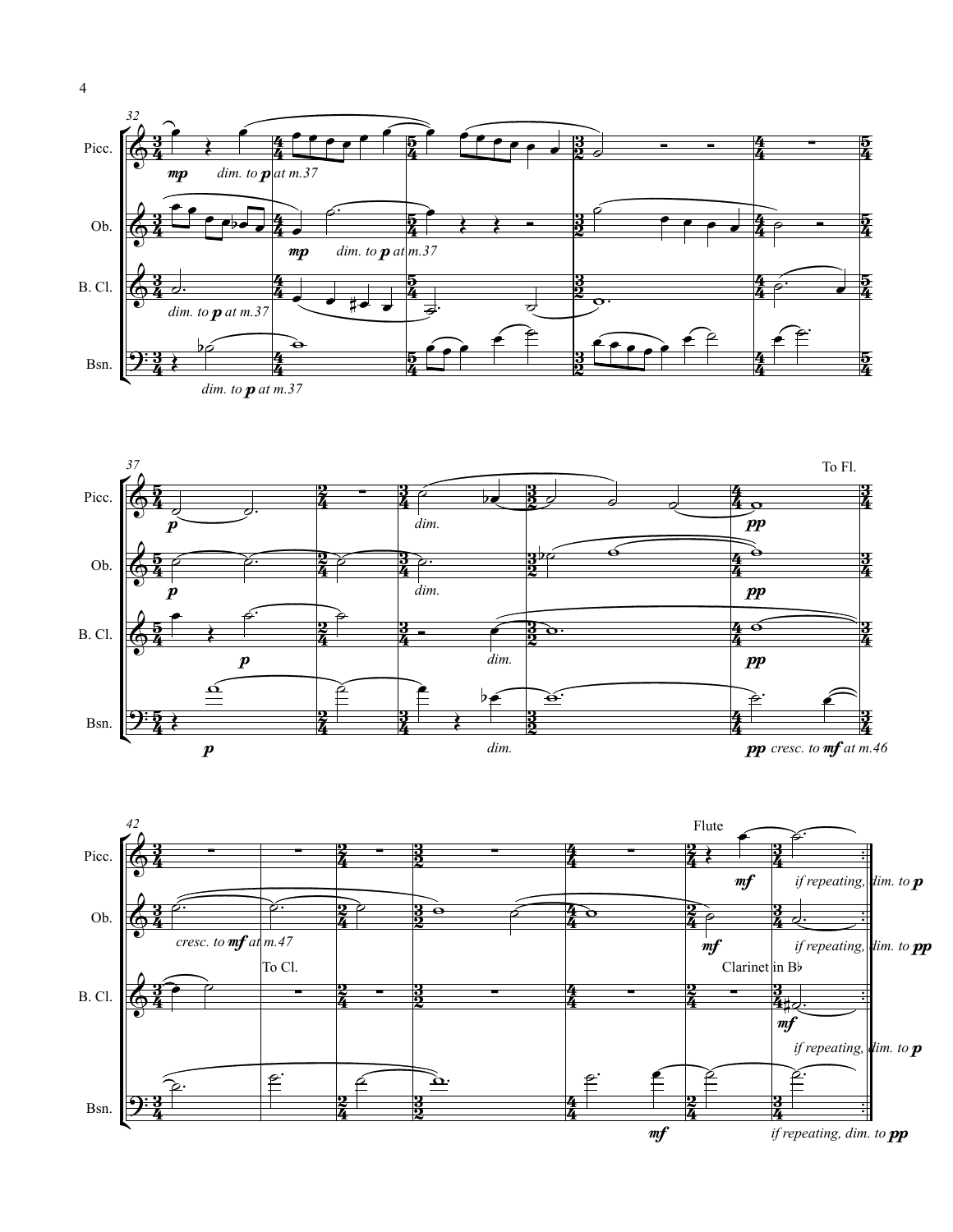![](_page_4_Figure_0.jpeg)

Amanda Elisabeth Ludwig

![](_page_4_Figure_2.jpeg)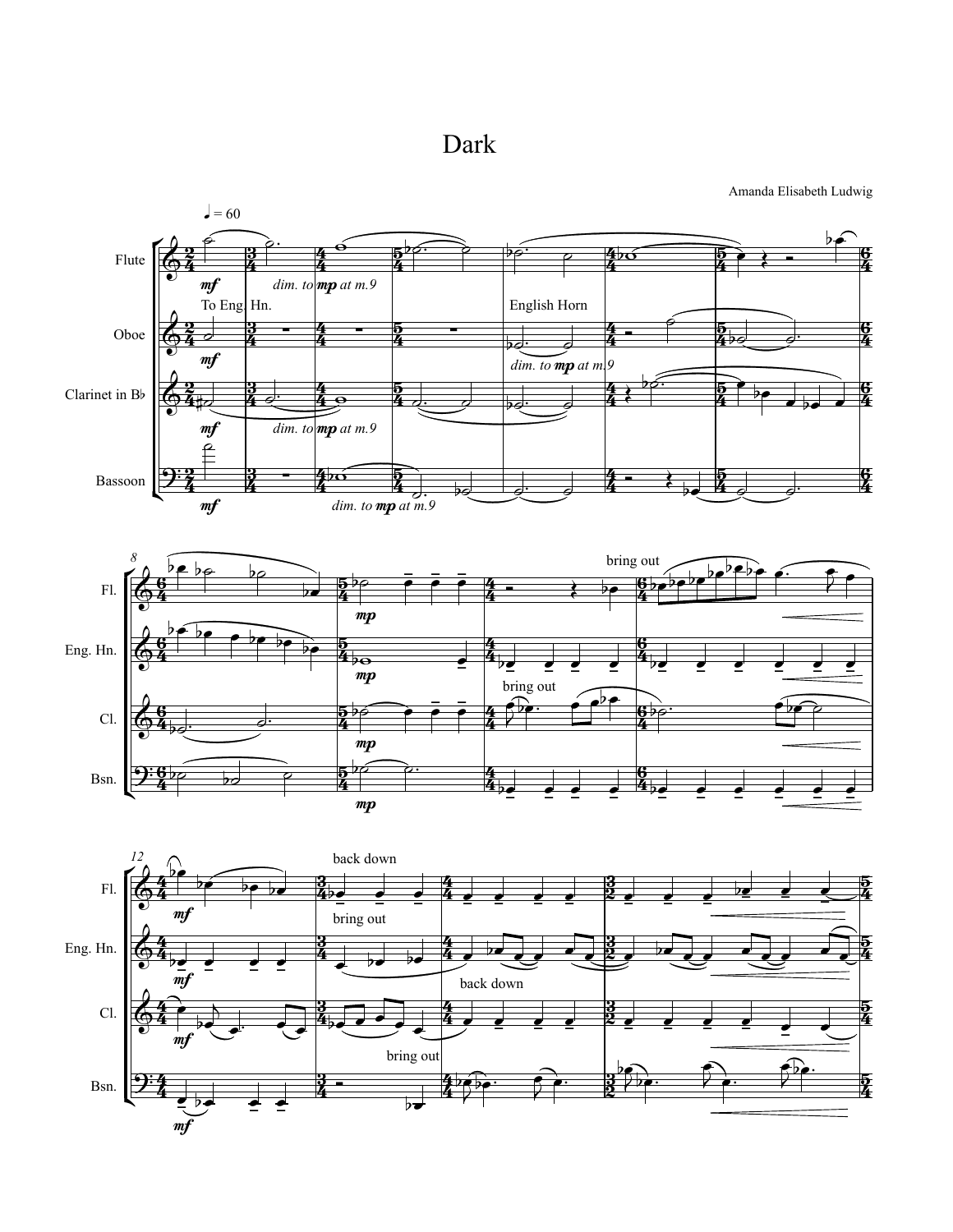![](_page_5_Figure_0.jpeg)